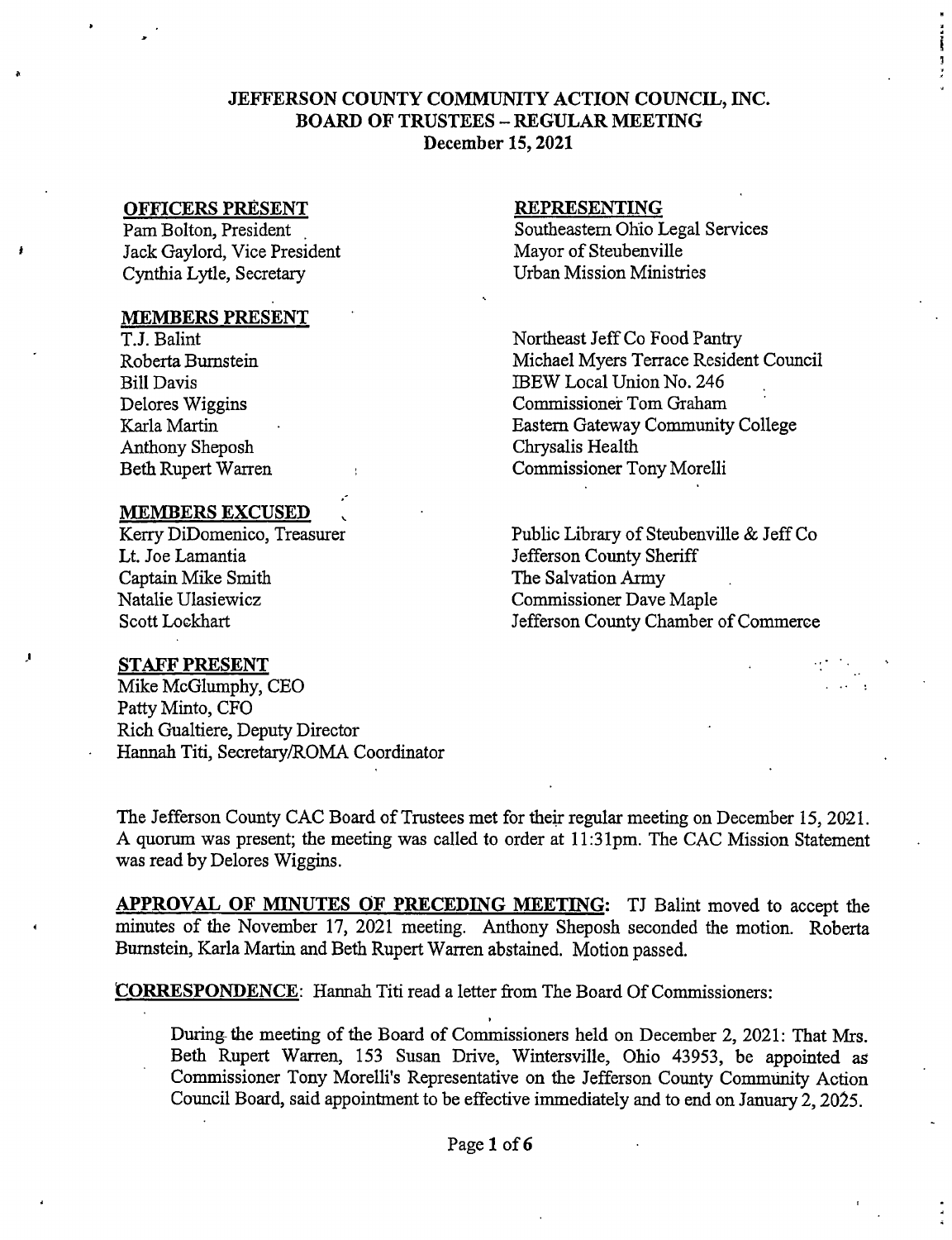MOTION: Jack Gaylord motioned to approve Beth Rupert Warren as Commissioner Tony Morelli's Representative on the Jefferson County Community Action Council Board. Cynthia Lytle seconded the motion. Motion passed unanimously.

### REPORT OF THE CEO

**CALENDER OF EVENTS:** A copy of the Strategic Plan was mailed to Board members in their packets. Standard 6.1 *{The organization has an agency-wide strategic plan in place that has been approved by the governing board within the past 5 years)* the agency-wide strategic plan has been mailed and emailed to BOT members in December packets.

MOTION: Jack Gaylord motioned to approve the agencies 2022-2025 Strategic Plan, Standard 6.1 *{The organization has an agency-wide strategic plan in place that has been approved by the governing board within the past 5 years).* Roberta Bumstein seconded the motion. Motion passed unanimously.

Standard 6.2 *(The approved strategic plan addresses reduction ofpoverty, revitalization of lowincome communities and/or empowerment of people with low income to become more selfsufficient)* has been met. CEO Michael McGlumphy explains to the board that the agency has programs which aim to meet the needs of this standard.

MOTION: TJ Balint motioned to approve Standard 6.2 *(The approved strategic plan addresses reduction of poverty, revitalization of low-income communities and/or empowerment of people with low income to become more self-sufficient).* Karla Martin seconded the motion. Motion passed unanimously.

Standard 6.3 *(The approved Strategic Plan containedfamily, agency and/or community goals)* has been met. The plan addresses family, agency, and community goals. Marketing plans and goals all contain family, agency, and the community.

MOTION: Jack Gaylord motions to approve Standard 6.3 *(The approved Strategic Plan contained family, agency and/or community goals).* Delores Wiggins seconded the motion. Motion passed unanimously.

Standard 6.4 *(The customer satisfaction data and customer input collected as part of the community assessment, is included in the strategic planning process).* On page 6 of the 2022-2026 strategic plan it states "The Jefferson County Community Action Council, Inc. sought participation from a number of valuable sources through a survey." The agency distributed surveys to staff, board members, and clients as well as the community. Copies of survey results were distributed through email/mail to board members in October 2021. Results from the survey were utilized and included in the strategic planning process.

MOTION: Cynthia Lytle motions to approve Standard 6.4 (The customer satisfaction data and customer input collected as part of the community assessment, is included in the strategic planning process) .as results from a survey collected from valuable sources was utilized and included in the strategic planning process. Roberta Bumstein seconded the motion. Motion passed unanimously.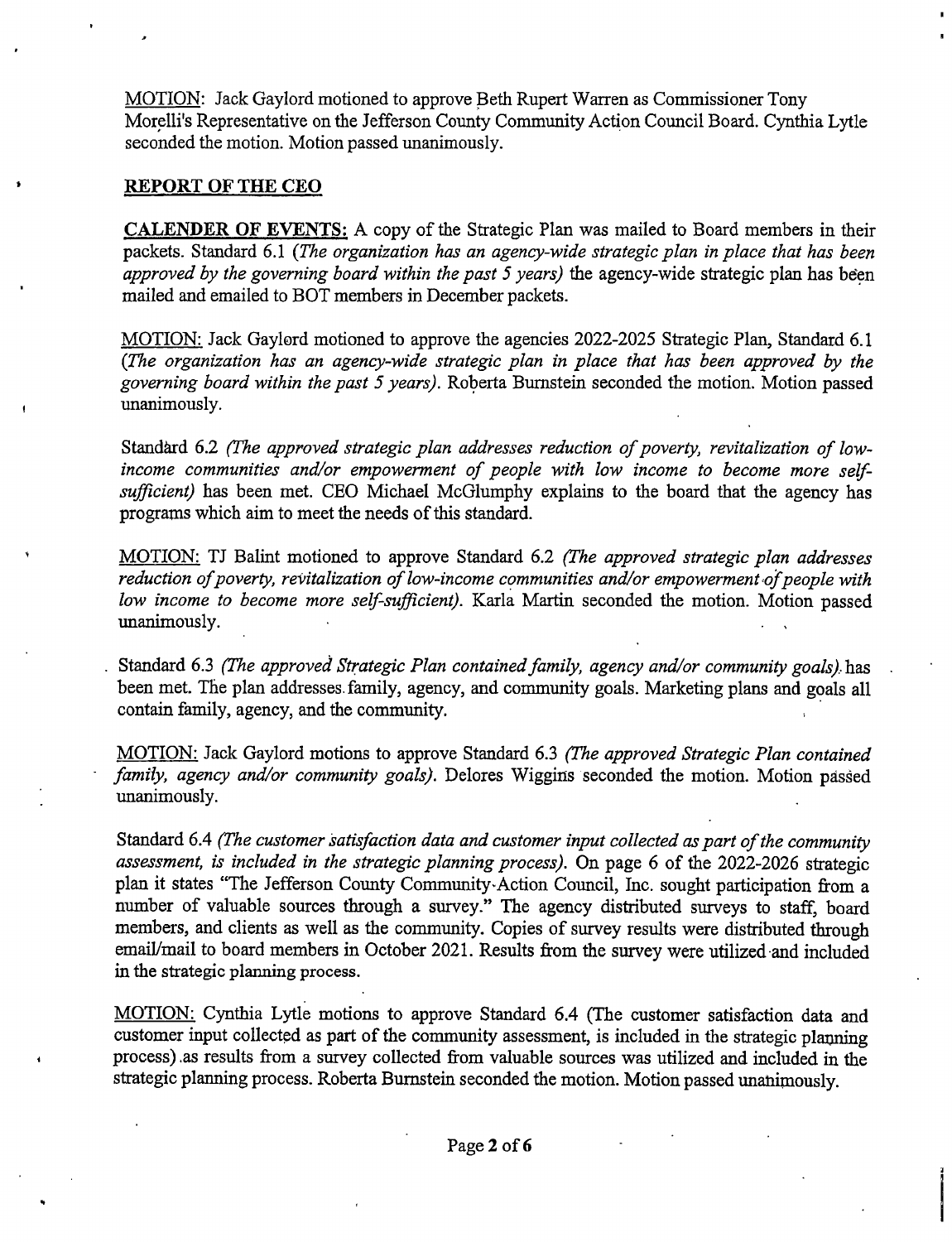Standard 5.8 *(Governing board members have been provided with training on their duties and responsibilities within the past 2 years).* The agency is working with OACCA to set a formal board training date. The board has been provided with a recording of previous board training to keep training up to date until we set a formal date. Board members were provided with flash drives/emailed copies to review to meet this standard. Acknowledgement forms are being collected.

 $\frac{1}{2}$ 

MOTION: Roberta Bumstein motions to approve Standard 5.8 *(Governing board members have been provided with training on their duties and responsibilities within the past 2 years).* Board members were provided with flash drives/emailed copies of previous board training to meet this standard. Jack Gaylord seconded the motion. Motion passed unanimously.

Standard 6.5 *(The governing has received an update on progress meeting the strategic plan within the past 12 months).* A paper containing strategies/milestones already completed on the work plan has been provided in board packets including:

Page 2 The organization is slowly increasing wages of staff to work towards a livable wage. The organization has increased the starting wage of all jobs.

- $\text{Page-4}$  Hannah Titi, Administrative Assistant has volunteered to run the Agency Facebook page.
	- Page 6 One program per newsletters has been showcased and distributed to staff and board members. These will be provided on a monthly basis to help provide information on new and current programs offered.

As we continue to complete the strategies/milestones, the Board will be informed.

 $\Delta \sim 10$ 

MOTION: Jack Gaylord motions to approve Standard 6.5 *(The governing has received an update on progress meeting the strategic plan within the past 12 months). The board has been provided with* documentation of strategies/milestones completed on the strategic work plan. Roberta Bumstein seconded the motion.

Standard 9.3 -*(The organization haspresented to the governing boardforreview or action, at least •within the past 12 months, an analysis of agency's outcomes and any operational or strategic program adjustments and improvements identified as necessary).* The CSBG standards due date spreadsheet, program reports, and calendar of events were distributed to the board through emailed/mailed packets. The CSBG spreadsheet will be provided on a quarterly basis which shows progress and due dates on the CSBG Standards.

MOTION: Delores Wiggins motions to approve Standard 9.3 *(The organization has presented to the governing boardforreview or action, at least within thepast 12 months, an analysis.ofagency's outcomes and any operational or strategic program adjustments and improvements identified as* necessary). Documentation and reports are provided to the board each month which highlight outcomes and any operational or strategic program adjustments. Jack Gaylord seconded the motion. Motion passed unanimously.

**PERSONNEL REPORT:** The Board received the Personnel Report for November.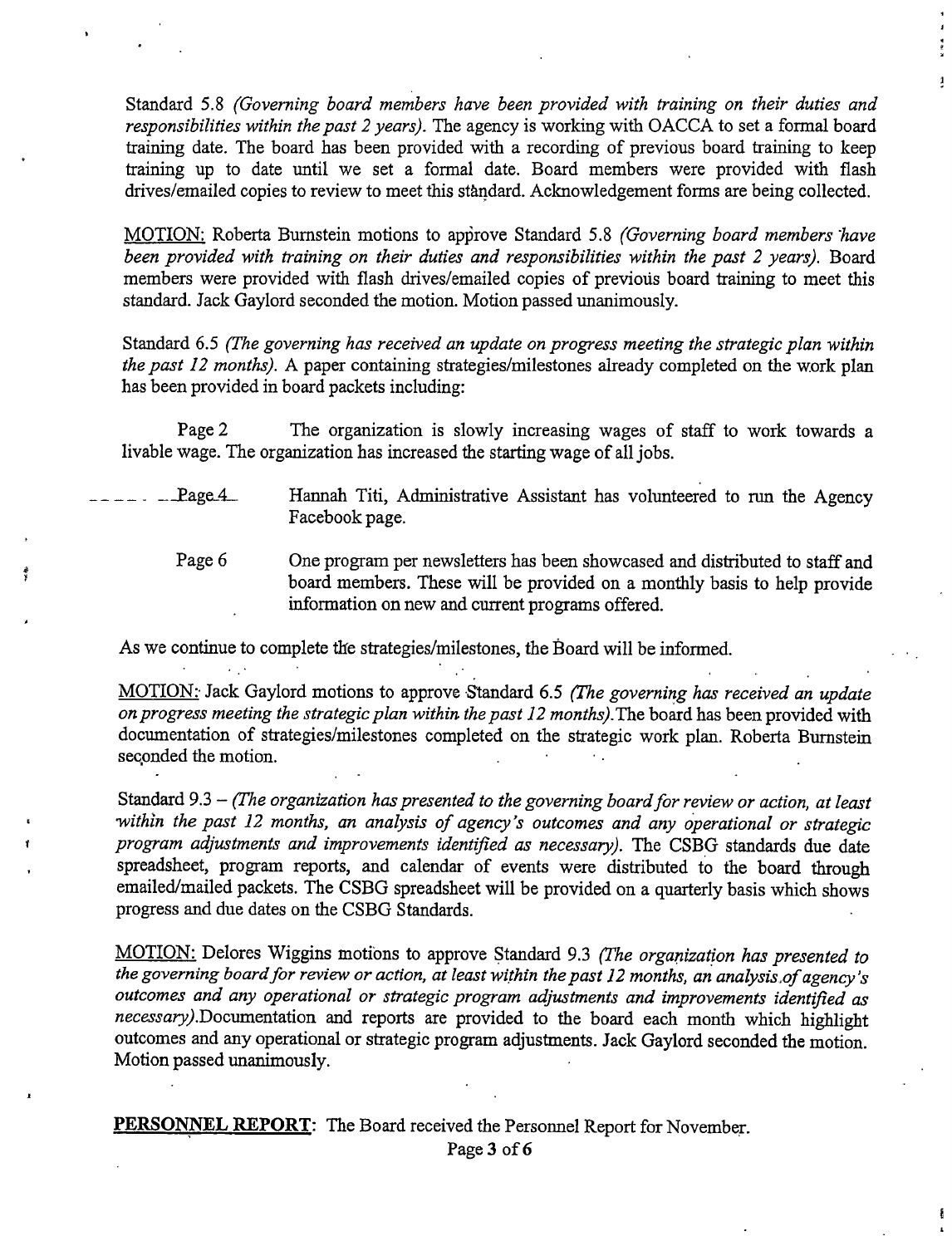**PROGRAM REPORT:** Members received copies of the November Program Report, which shows participants served for the month and year-to-date. Cathedral Apartments will be removed-from the program report effective January  $1<sup>st</sup>$ , 2021.

 $\mathbf{I}$ 

CAC NEWSLETTER: The CAC's December Newsletter was included for Board members to read. Two employees received longevity awards: CEO Michael McGlumphy, 20 years; and Brian Henry, 20 years of service. New hires were also highlighted in the report including Jana Kizito, Ebony Wise, and Michele Godrnan. The Agency Christmas party will follow the board meeting, all members are invited to attend.

MOTION: Jack Gaylord moved to approve the Report of the CEO, which included: Calendar of Events, Personnel Report - November 2021; Program Report - November 2021; and CAC December Newsletter. TJ Balint seconded the motion. Motion passed unanimously.

# **REPORT OF COMMUTES:**

# FINANCE COMMITTEE:

LIHWAP (LOW INCOME HOME WATER ASSISTANCE PROGRAM) Agreement: Low Income Household Water Assistance Program (LIHWAP) - is a federally funded program designed to help income-eligible Ohioans with their water and wastewater bills. The program runs from October 25,2021, to September 30,2022. The grant is in the amount \$275,421.00.

MOTION: Anthony Sheposh moved to ratify the Low Income Household Water. Assistance Program (LIHWAP) agreement. Jack Gaylord seconded the motion. Motion passed unanimously.

NEW BEGINNINGS AGREEMENT: The agency previously submitted a project called "New" Beginnings" which will be funded by Workforce DOL. We will be working with Able Bodied Adults without Dependents *(ABAWD)* and Ohio Works First *(OWF).* The Tyro Leadership course will be utilized with this program. This grant is a pilot program, with hopes of expansion. The agreement runs from December 9, 2021 to June 30, 2022 in the amount of 92,976.00.

MOTION: Jack Gaylord moved to ratify the New Beginnings Grant Agreement. Roberta Bumstein seconded the motion. Motion passed **unanimously.**

AGREEMENT MOD #1 - JEFFERSON CCMEP/TANF: The Service agreement for CCMEP (TANF) between Jefferson County Department of Job and Family Services and Jefferson County Community Action Council Inc. The grant runs from October 1, 2021 to September 30, 2022. The increase is in the amount of \$94,026.00. The new allocation for the agreement is for the amount of \$685,180.00.

AGREEMENT MOD #1 - HARRISON CCMEP/TANF: The Service agreements for CCMEP (TANF) between Harrison County Department of Job and Family Services and Jefferson County Community Action Council Inc. is for the period October 1<sup>st</sup>, 2021 through September 30, 2022. The increase is in the amount of \$59,175.00. The new allocation for the agreement is for the amount of\$266,847.00.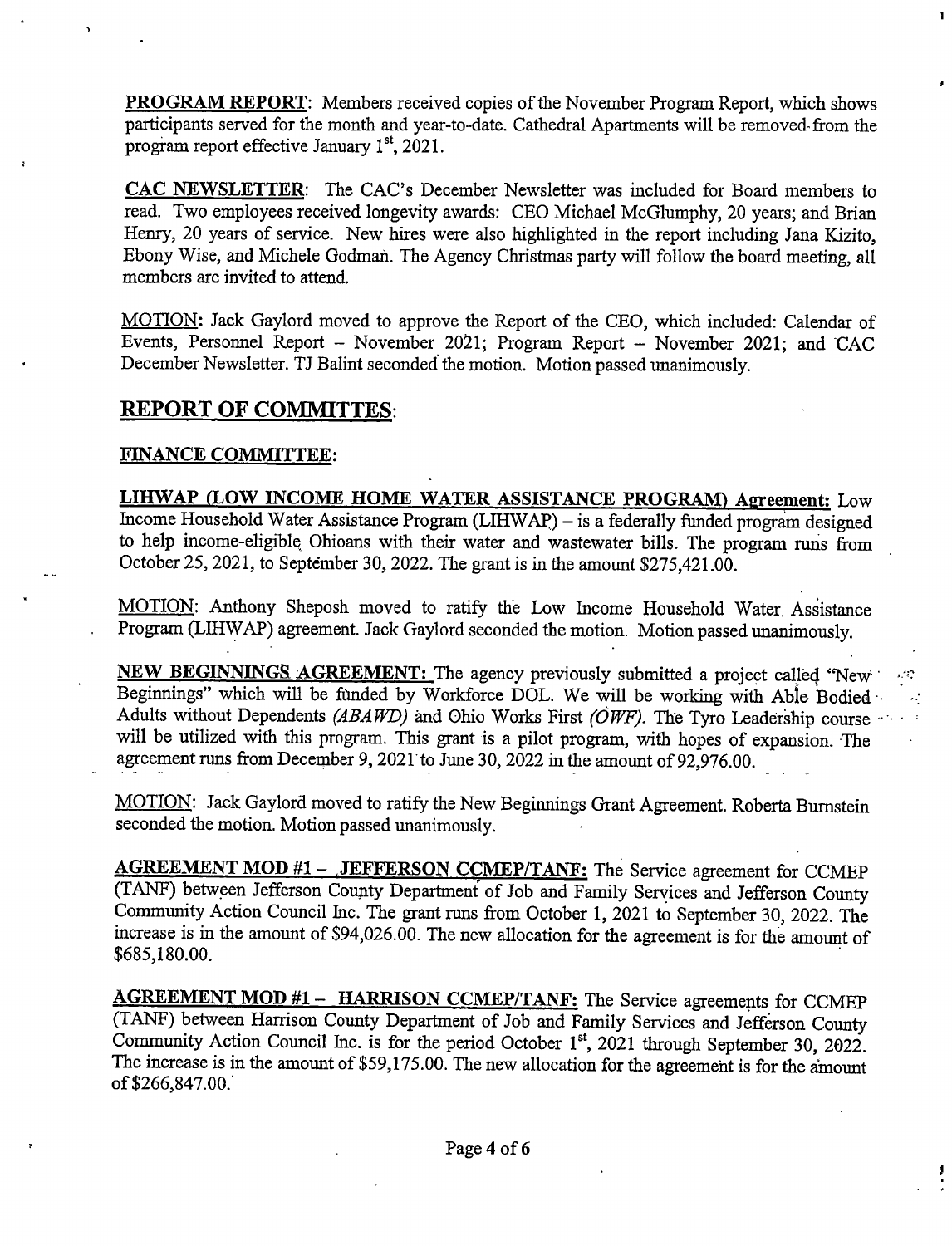MOTION: Jack Gaylord motioned to approve the Service agreement for CCMEP TANF Jefferson Modification #1 and CCMEP TANF Harrison Modification #1. Anthony Sheposh seconded the motion. Motion passed unanimously.

#### FINANCE COMMITTEE:

FINANCE REPORT; The Combined Analysis Report, Balance Sheet and Corporate Fund Report, Credit Card and Gas Spreadsheets, as well as' Check Vouchers were provided for review for the period November 1st through November 30<sup>th</sup>, 2021.

MOTION: Jack Gaylord motioned to approve The Combined Analysis Report, Balance Sheet, Corporate Fund Report, and Credit Card and Gas Spreadsheets for the period November 1st through November 30, 2021. Roberta Bernstein seconded the motion. Motion passed unanimously.

#### PERSONNEL COMMITTEE:

A motion was made at to go into Executive Session to discuss the CEO evaluation and review his compensation package in accordance with CSBG Standards 7.4 and 7.5. A motion was made to return to Regular Session.

MOTION: Karla Martin moved to approve the CEO Evaluation to remain in compliance with CSBG Standard 7.4 *{The governing board conducts a performance appraisal ofthe CEO/executive director within each calendar year) and* CSBG Standard 7.5 *(The governing board reviews and approves CEO/executive director compensation within.every calendar year)* with a \$1.00 increase to his current compensation. Motion was seconded by Jack Gaylord. Motion unanimously passed.

#### NEW BUSINESS:

**JUNETEENTH:** The agency would like permission to add Juneteenth as an official paid agency holiday. The addition of Juneteenth is also a strategy/milestone included in the approved Strategic Plan work plan.

MOTION: Jack Gaylord motioned to approve the addition of Juneteenth as an official paid agency holiday. Roberta Bumstein seconded the motion. Motion passed unanimously.

A motion to adjourn was made at 12:30 p.m. by Jack Gaylord. The motion was seconded by Roberta Bumstein.

Respectfully submitted.

A A Chairman

**Page 5 of 6**